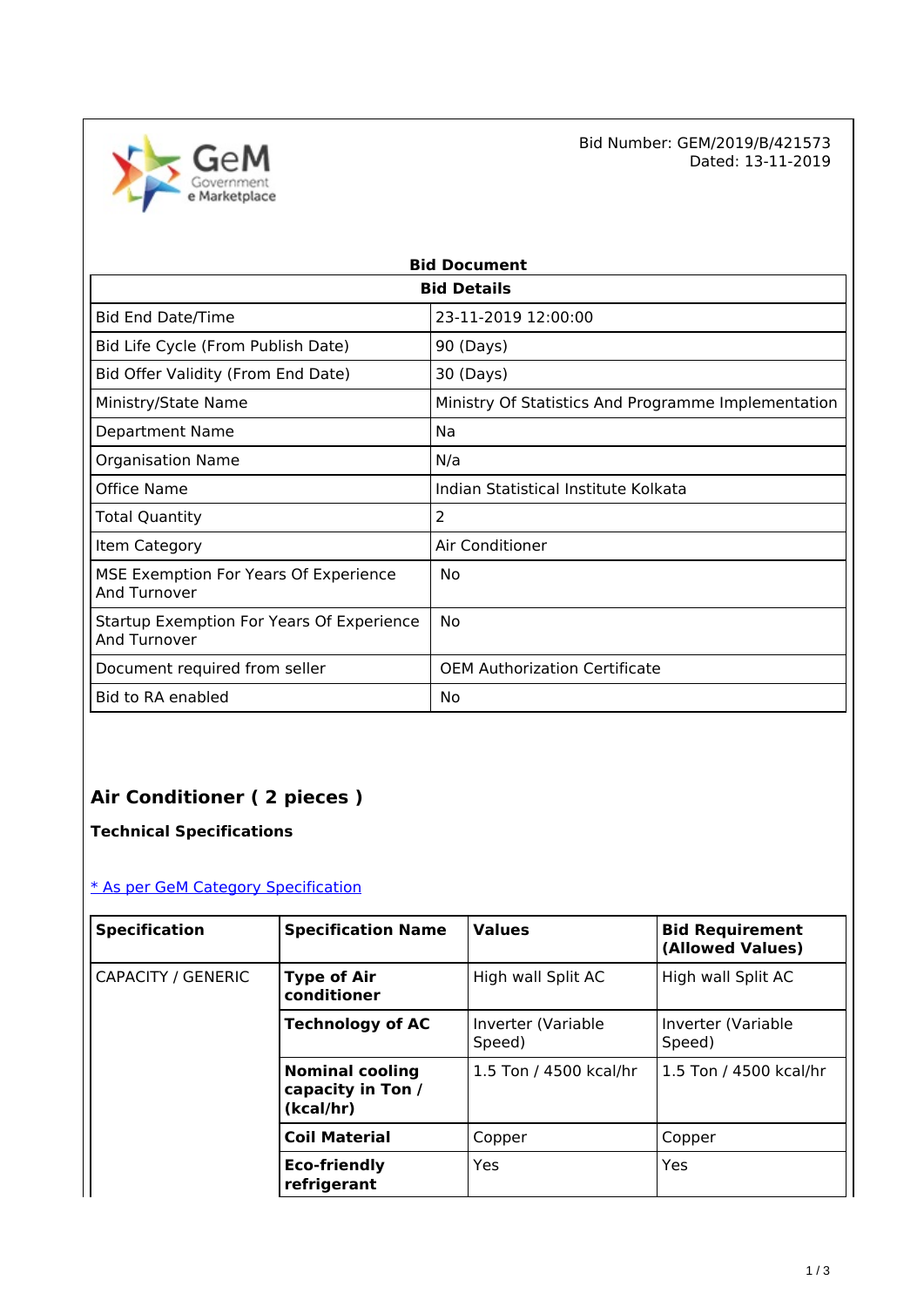|                                      | Minimum length of<br>copper pipe and<br>suitable connecting<br>electrical cable for<br>installation and<br>commissioning | 5 metre                                | 5 metre                                |
|--------------------------------------|--------------------------------------------------------------------------------------------------------------------------|----------------------------------------|----------------------------------------|
|                                      | Packing LIst                                                                                                             | -                                      | $\ast$                                 |
|                                      | Any other Features                                                                                                       |                                        | $\ast$                                 |
| CONFORMITY /<br><b>CERTIFICATION</b> | <b>BEE Star Rating</b>                                                                                                   | 5                                      | 5                                      |
|                                      | Conformity to Indian<br>Standard                                                                                         | IS 1391 latest                         | $\ast$                                 |
| <b>WARRANTY</b>                      | <b>Warranty on</b><br><b>Machine</b>                                                                                     | 5                                      | 5.0                                    |
|                                      | <b>Warranty on</b><br><b>Compressor</b>                                                                                  | 5                                      | 5, 6, 7, 8, 9, 10 Or<br>higher         |
| <b>INSTALLATION</b>                  | <b>Installation and</b><br>commissioning                                                                                 | With Installation and<br>Commissioning | With Installation and<br>Commissioning |

\* Specifications highlighted in bold are the Golden Parameters.

 \* Bidders may note that In respect of non-golden Parameters, the specifications 'Values' chosen by Buyer will generally be preferred over 'Bid requirement ( allowed Values) by the Buyer.

#### **Additional Specification Documents**

#### **Consignees/Reporting Officer and Quantity**

| S.No. | Consignee/Reporti   Address<br>ng Officer |                                                                                   | Quantity | Delivery Days |
|-------|-------------------------------------------|-----------------------------------------------------------------------------------|----------|---------------|
|       | Saradindu Thakur                          | 700108, Indian Statistical<br>Institute Kolkata 203 B T<br>Road, Kolkata - 700108 |          | 15            |

#### **EMD Detail**

| $n -$<br>`quired<br>в.<br>$\sim$ | <b>No</b> |
|----------------------------------|-----------|
|----------------------------------|-----------|

#### **ePBG Detail**

Required No. 2012 No. 2013

#### **Splitting**

Bid splitting not applied.

#### **Special terms and conditions for category Air Conditioner**

1) Scope of installation and Commissioning for Cassette AC